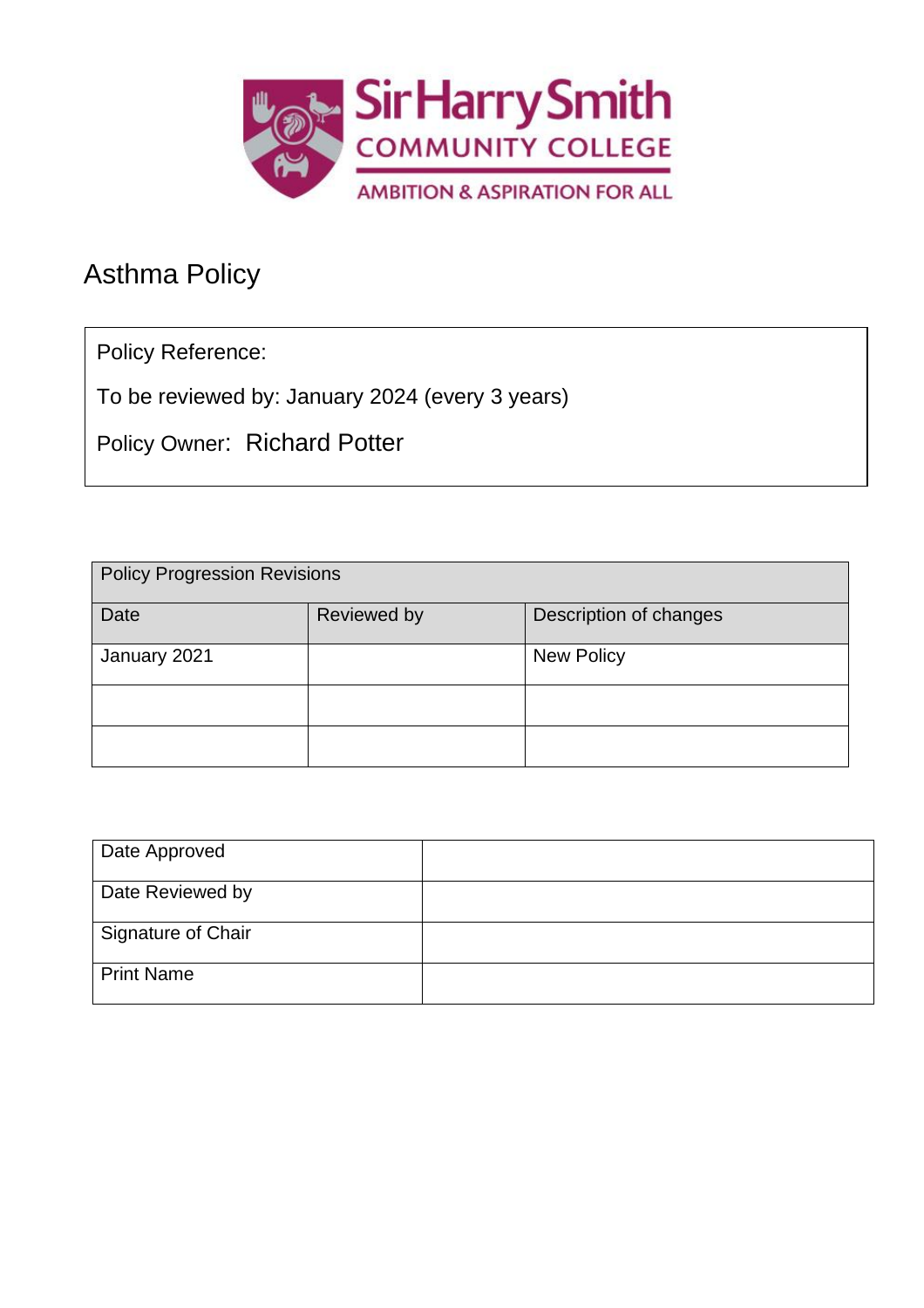# **The Principles of our College Asthma Policy**

The College:

- recognises that asthma is an important condition affecting many College students and welcomes all students with asthma.
- Ensures that students with asthma participate fully in all aspects of College life including PE.
- Recognises that immediate access to reliever inhalers is vital.
- Keeps records of students with asthma and the medication they take.
- Ensures the College environment is favourable to students with asthma.
- Ensures that other students understand asthma.
- Ensures all staff who encounter students with asthma know what to do in the event of an asthma attack.
- Will work in partnership with all interested parties including all College staff, parents, governors, doctors and nurses, and students to ensure the policy is implemented and maintained successfully.
- Encourages students with asthma to achieve their potential in all aspects of College life by having a clear policy that is understood by College staff, their employers (the local education authority) and students.

# Medication

Immediate access to a reliever inhaler is vital. Students are encouraged to carry their inhaler as soon as their parents, carer, doctor, nurse agree they are mature enough to manage their own medication. Students should always tell their class teacher or first aider when they have had occasion to use their inhaler. Records are kept each time an inhaler is used.

All inhalers must be labelled with the student's name by the parent. College staff are not required to administer medication to students except in an emergency. However, many of our staff our happy to do this. All College staff will let students take their own medication when needed.

### Record Keeping

At the beginning of each College year, or when a student joins the College, parents are asked to inform the College if their child is asthmatic. From this information the College keeps its asthma register. If any changes are made to a student's medication it is the responsibility of the parents or carer to inform the College.

Sir Harry Smith College does hold an emergency inhaler and spacer as per 'Guidance on the use of Emergency Salbutamol inhalers in colleges' March 2015. This medication can only be administered to students on the Asthma Register. Specific staff have been trained to administer the emergency inhaler.

Parents of students with asthma are sent a letter asking permission for the emergency inhaler to be used in the event that their own inhaler is not available. Parents will be informed by letter if their child has used the emergency inhaler in First Aid.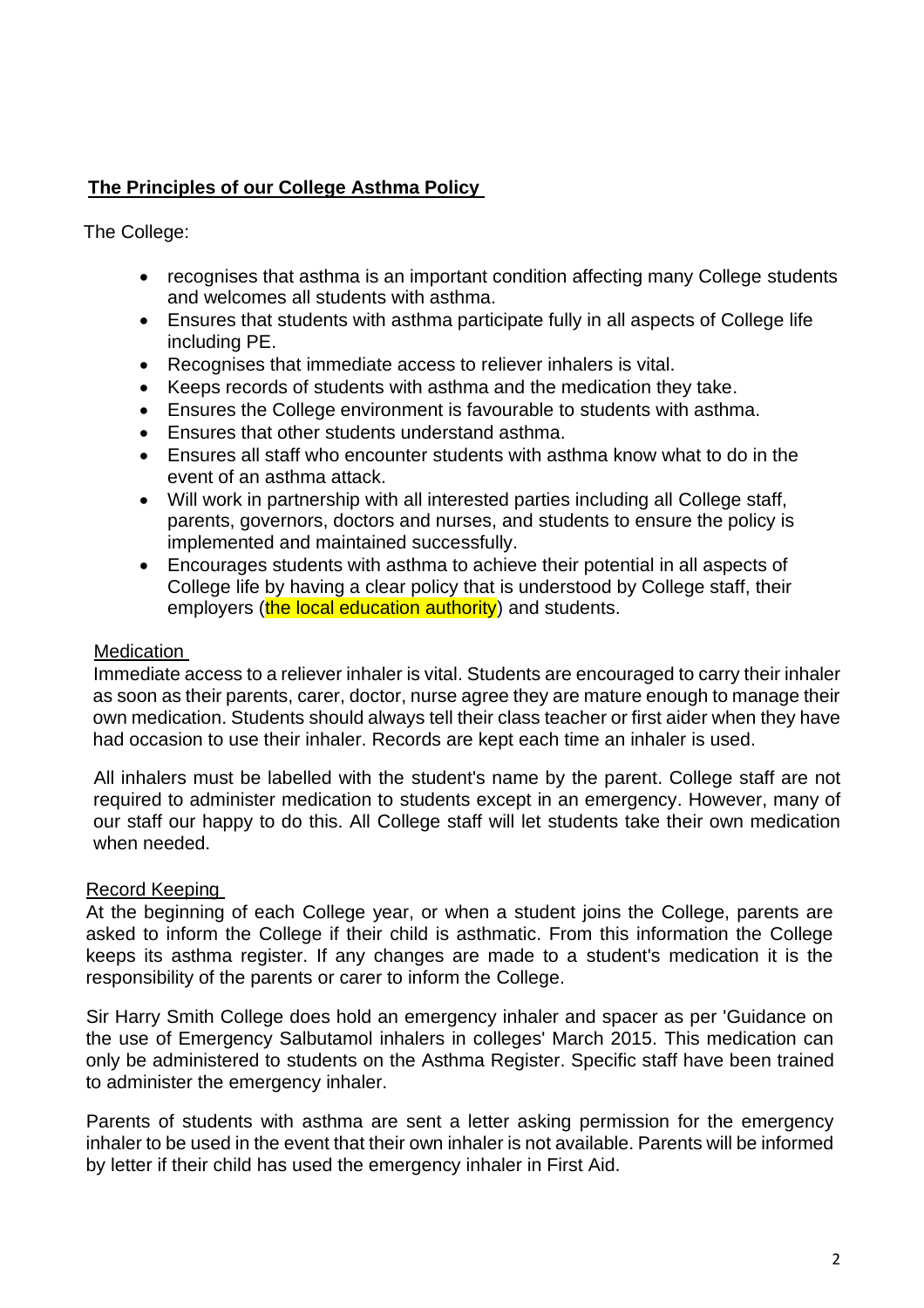Asthma inhalers for each child are regularly checked for expiry dates by the College's Lead First Aider. Each student's inhaler is kept in First Aid in a named box containing their individual medication.

Taking part in sports is an essential part of College life. Teachers are aware of which students have asthma from the Asthma Register. Students with asthma are encouraged to participate fully in PE. If a student needs to use their inhaler during the lesson, they will be encouraged to do so.

## College Trips and Outside Activities

When a student is away from the College classroom on a College trip, club, outside sport or PE, their inhaler should accompany them.

# The College Environment

The College does all that it can to ensure the College environment is favourable to students with asthma. As far as possible the College does not use chemicals in science and art lessons that are potential triggers for students with asthma. Students are encouraged to leave the room and go and sit in First Aid if fumes trigger their asthma.

# **Making the College Asthma Friendly**

The College ensures that all students understand asthma via assemblies and tutorials. Students with asthma and their friends are encouraged to learn about asthma; information for students and teens can be accessed from the following website [www.asthma.org.uk.](http://www.asthma.org.uk/)

#### Asthma Attacks

All staff who come into contact with students with asthma know what to do in the event of an asthma attack. The College follows the following procedure, which is clearly displayed in all classrooms.

- 1. Contact First Aid
- 2. Ensure that the reliever inhaler is taken immediately
- 3. Stay calm and reassure the student
- 4. Help the student to breathe by ensuring tight clothing is loosened

### **After the attack**

Minor attacks should not interrupt a student's involvement in College. When they feel better they can return to College activities. The student's parents must be informed about the attack.

### *Emergency procedure*

If the pupil does not feel better or you are worried at any time before reaching 10 puffs from the inhaler, call 999 for an ambulance.

If the ambulance has not arrived after 10 minutes, give an additional 10 puffs as detailed above.

In the event of an ambulance being called, the student's parents or carers should always be contacted.